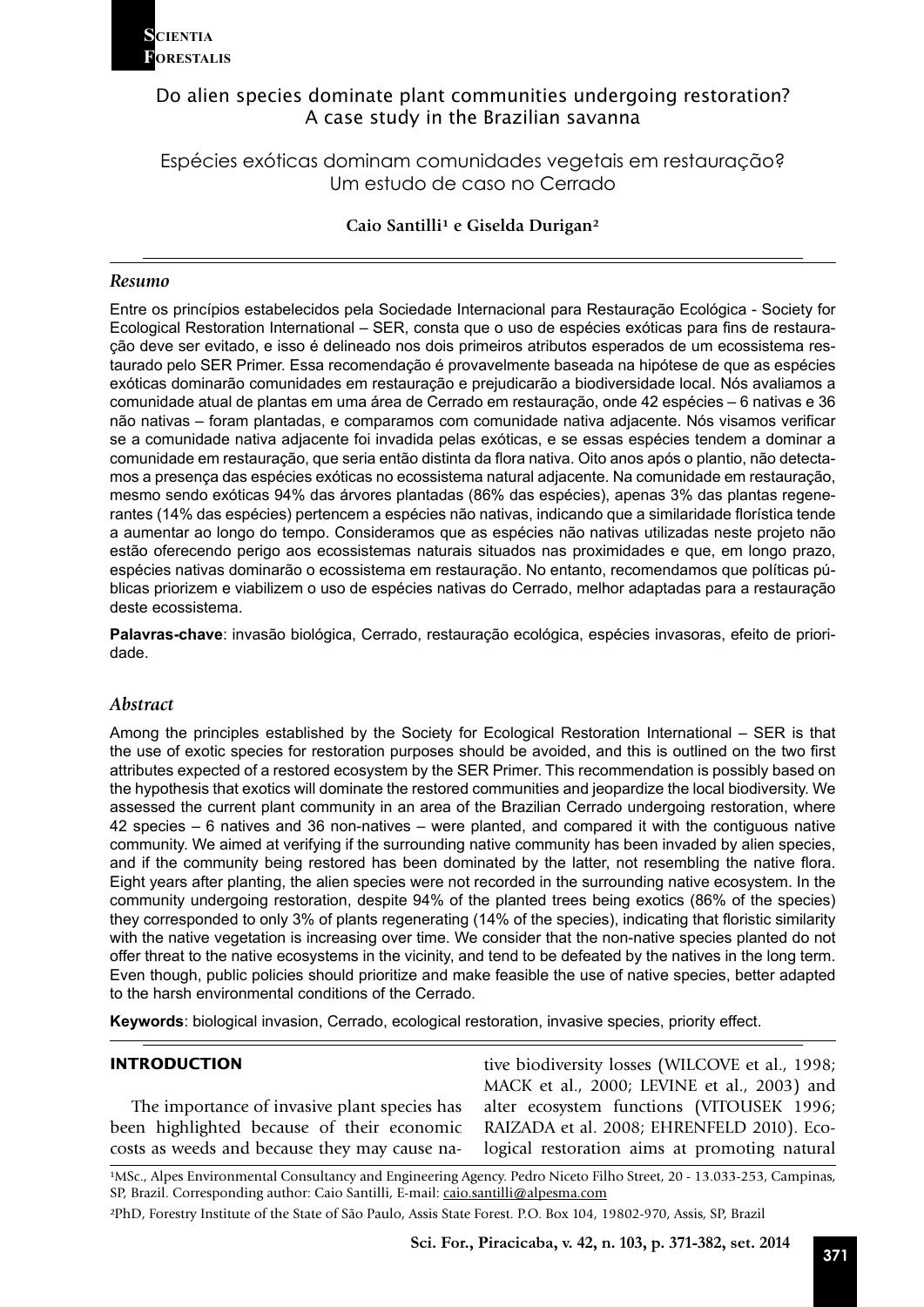succession, enabling high biodiversity and establishing a vegetation community similar to the pristine ecosystems. Among the principles established by the Society for Ecological Restoration International – SER is that 'a restored ecosystem consists of indigenous species to the greatest practicable extent', and 'contains a characteristic assemblage of the species that occur in the reference ecosystem' (SER 2004). Under these principles, we conclude that the use of exotic species for restoration purposes should be avoided. This recommendation is certainly based on the hypothesis that exotics can behave like Greek soldiers that were hidden on the huge wooden horse and brought as a gift into the city walls of Troy, defeating the native soldiers and conquering the new territory. Bringing this metaphor to the context of ecological restoration and biological invasions, we named this as "the Trojan horses' hypothesis", which we tested in the Brazilian savanna. This hypothesis is related to the priority effects, which occur when the arrival or earlier growth of one or more species leads to a different community structure than it would be if all species began growth simultaneously (SHULMAN et al. 1983). It has been tested in the context of native x alien species, and the advantage of exotics has been confirmed for herbs, grasses and shrubs (MCEWAN et al., 2009; DICKSON et al., 2012; WAINWRIGHT et al., 2012), but was never tested for tropical trees.

The Cerrado – the Brazilian savanna, with its squat trees of thick bark, twisted trunks and thick twigs, spread over a grass layer, is the second largest biome in Brazil the most extensive savanna in South America, and the richest savanna in the world. It covered more than 2 million km², but has lost about half of this area in the last four decades and is possibly the most threatened tropical savanna in the world (SILVA; BATES, 2002; KLINK; MACHADO, 2005), rapidly replaced by agriculture. As for other degraded biomes in the world, ecological restoration has becoming a priority action for biodiversity conservation of the Cerrado. Restoring the Cerrado vegetation, however, has been by far more difficult than restoring forest biomes in Brazil (DURIGAN; MELO, 2011; PILON; DURIGAN, 2013). The low availability of water and nutrients in the soil, and the unlikely propagation of its native plant species by seeds (LABORIAU et al., 1963; HOFFMANN, 1998; HOFFMANN et al., 2004; MELO et al., 2005) are the natural factors which, besides the invasion by African grasses, are constraining restoration success in the Cerrado (HOFFMANN; HARIDASAN, 2008; DURIGAN; MELO, 2011). Pilon and Durigan (2013), when indicating framework species to recover the Cerrado vegetation, adopted as criteria the ability of the species to overcome the obstacle posed by the invasive grasses.

Ecological restoration or rehabilitation of the Cerrado vegetation is legally required in some situations (DURIGAN; MELO, 2011), but under the inexistence of seedlings available of native species, which are mostly endemic from this biome, there is not much option left but using species from other biomes or other countries. Many of the exotic species which have been planted in Cerrado restoration are already included in lists of invasive species in Brazil or elsewhere (Instituto Horus, Global Invasive Species Database, ZENNI; ZILLER, 2011). The impact of these non-native species on the Cerrado community, however, has not yet been assessed.

The presence of exotic species in plant communities undergoing restoration must not be considered a problem *per se* (ZAVALETA et al., 2001; D'ANTONIO; MEYERSON, 2002; EWEL; PUTZ, 2004; MARTÍNEZ, 2010; BRUDVIG, 2011). In fact, there are reports on exotics facilitating natural regeneration of native species and helping ecosystem reestablishment (LANTA; LEPS, 2008; SANTIAGO-GARCIA et al., 2008, MARTÍNEZ, 2010; MODNA et al*.,* 2010) or improving ecosystem functioning (PARROTA; KNOWLES, 1999; VANDERHOEVEN, et al., 2005). The performance of exotic and natives often depends on growing conditions and no species can equally invade all ecosystems (DAE-HLER, 2003; COLAUTTI; MCISAAC, 2004). Biological invasion proceeds when invasivity of the species matches with invasibility of the ecosystem (REJMÁNEK, 1999; ALPERT, et al., 2000; PYSEK; RICHARDSON, 2007; RICHARDSON; REJMÁNEK, 2011), and a species can be an effective invader only inside a particular ecological region (COLAUTTI; MCISAAC, 2004).

We assessed the current plant community in a stand of Cerrado vegetation undergoing restoration where a number of non-native species were inadvertently planted, and compared it with the contiguous native community. First, we investigated if the non-native species planted were colonizing the native vegetation around, already performing as invasive. In the community undergoing restoration, we verified if there is a tendency of the non native species planted to dominate the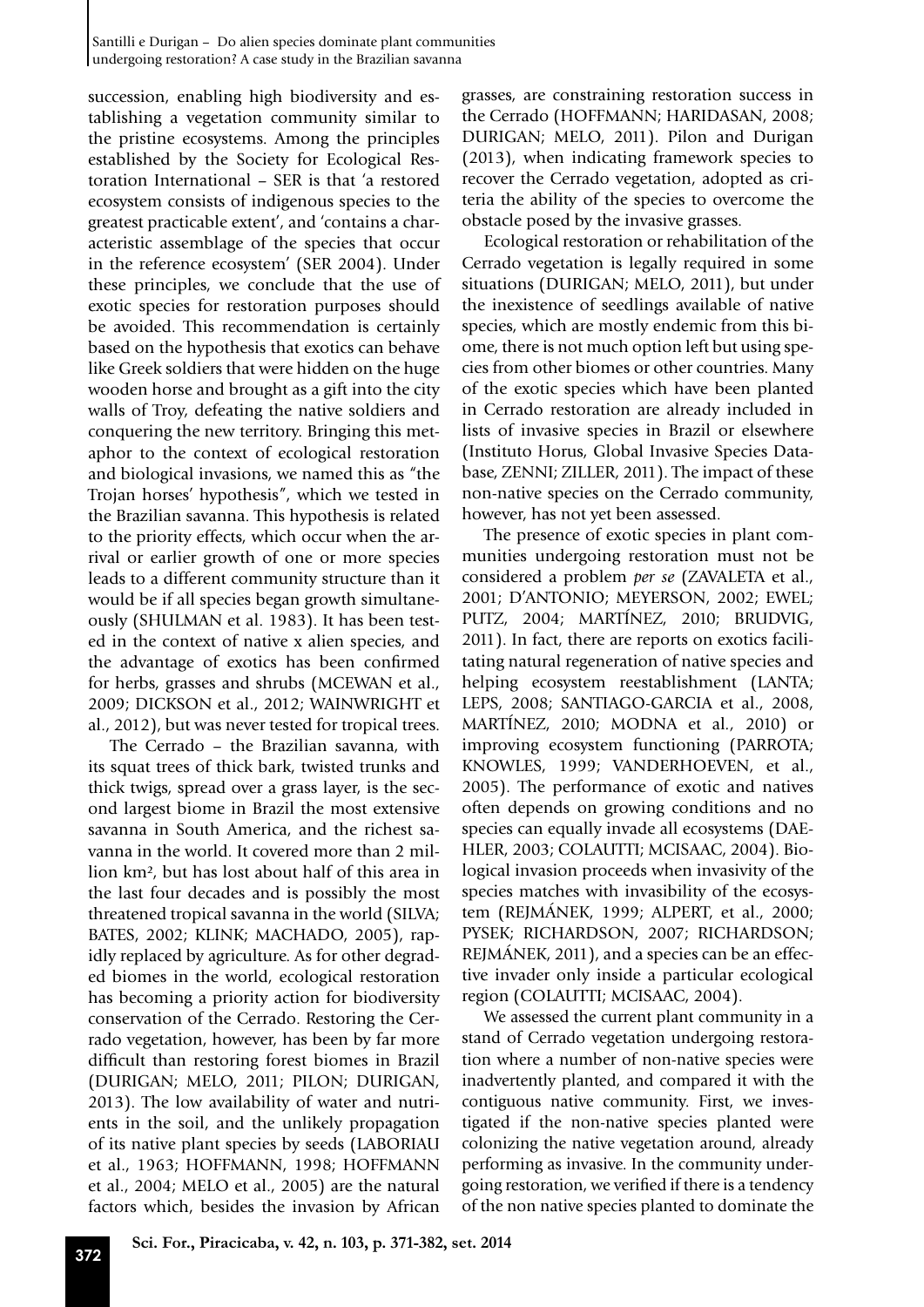community over time, on the basis of their proportion among the trees planted and individuals spontaneously regenerating in the understory.

## **METHODS**

## **Study site**

The Assis State Forest (Assis, state of Sao Paulo, Brazil, coordinates 22°37'41"S, 50°21'27"W) is a protected area in the southern borders of the Cerrado biome, in altitudes ranging from 500 to 588 m.a.s.l. The regional climate is between Cwa and Cfa subtropical climates (Köppen's classification), with a rainy summer and a dry winter. Mean annual precipitation is around 1.400 mm, and mean temperature is 21.8°C (PINHEIRO; DURIGAN, 2009). The soil at the study site is classified as Red Dystrophic Oxysoil, which is deep, sandy, acid and poor as are most of Cerrado soils (REATTO et al., 2008). The local native vegetation is classified as Cerrado *sensu lato*, being the cerradão (woodland savanna) the dominant physiognomy. The woodland savanna has a forest physiognomy with a continous arboreal stratum, shading about 90% of the ground (PINHEIRO; DURIGAN, 2009). This study encompasses an area of 20 ha undergoing restoration and a remnant of woodland savanna of 8 ha in the vicinity, both situated more than 200 m far from the riparian zone.

## **Restoration background**

In order to duplicate the width of an existing road near the Assis State Forest, a number of isolated trees and small fragments of native vegetation were removed. The Brazilian legislation requires compensation of the environmental impacts caused by an enterprise and that includes ecological restoration in the same region, and recovering the same vegetation type which was destroyed (see ARONSON et al., 2011; DURIGAN; MELO, 2011). For the Cerrado, in the state of São Paulo, an area four times greater than the impacted area must be restored (SÃO PAULO, 2009). To comply with the law by compensating the removal of native vegetation along the road, a restoration planting was carried out at Assis State Forest, aiming to recover an area previously occupied by pasture, and thus increasing the areas of habitat for the native species of the Cerrado biome.

Restoration planting took place in January 2003, after more than three decades of use as pasture of *Urochloa decumbens* (Poaceae), an invasive African grass that has been one of the most severe threats to the Cerrado biome (PIV-ELLO et al., 1999; KLINK; MACHADO, 2005; DURIGAN et al., 2007). Cattle had been excluded for some years and a natural regeneration process was taking place (data published by DURIGAN et al., 1998). Two years before the restoration planting, the entire area was accidentally burned and the high biomass of invasive grasses resulted in total destruction of the native biomass. From the set of tree species planted, only a small portion were native from the local Cerrado, and the majority came from other biomes in Brazil or from other countries. Some of the species planted are included amongst the most aggressive invasive species in the world according to the Global Invasive Species Database (2005), such as *Leucaena leucocephala* (Fabaceae Mimosoideae), *Schinus terebinthifolius* (Anacardiaceae) and *Spathodea campanulata* (Bignoniaceae). Others are amongst the species considered invasive in Brazil (ZENNI; ZILLER, 2011), including *Clitorea fairchildiana* (Fabaceae Faboideae), *Hovenia dulcis* (Rhamnaceae) and *Tecoma stans* (Bignoniaceae). The explanation from the company in charge of restoration for including this high number of non-native species was, as usual, the lack of seeds and seedlings from Cerrado species promptly available. Seedlings were planted in an average density of 1000 ind.ha-1, about 3 x 3 m spacing. The area being restored is bordered in its full extent by a fragment of native vegetation – the woodland savanna. We used this fragment as a reference ecosystem for the native flora and it was also surveyed in search of invasive individuals from the non-native species introduced in the planted stand.

## **Data collection and analyses**

We sampled 40 plots of 200 m² each (40 m x 5 m) randomly distributed in the area undergoing restoration, at eight years after planting, and 10 plots (the same size) in the reference ecosystem. In each plot, all woody plants from 50 cm in height were identified and recorded. In addition to the origin of the species (native or non-native), we categorized each individual sampled as planted (in regularly spaced lines) or not planted (naturally established). We also described the species by dispersal syndrome and shade tolerance, on the basis of previous studies (DURIGAN et al., 2004; PILON; DURIGAN, 2013), and literature on exotic species (LOREN-ZI et al., 2003). We separated the individuals in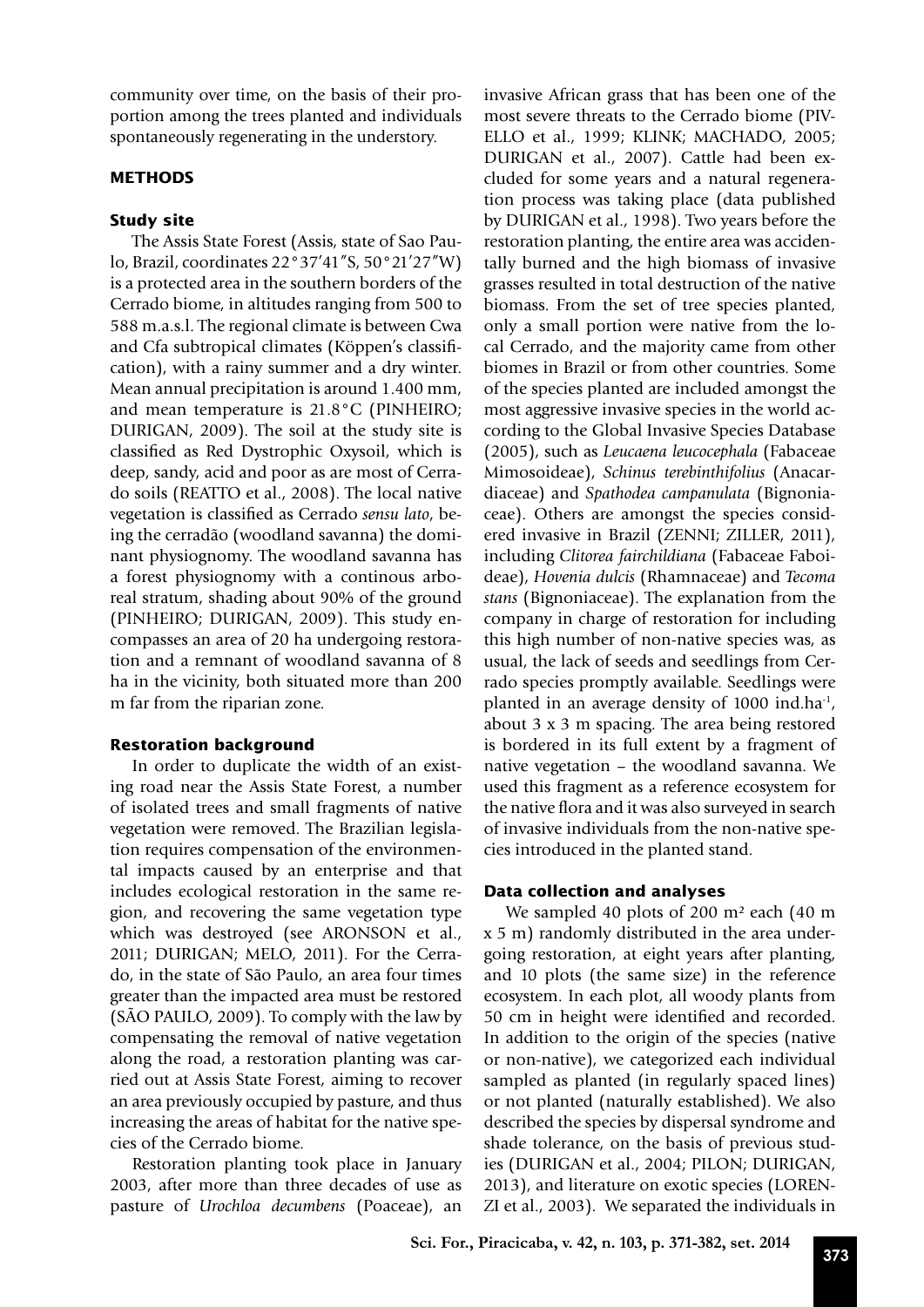three size classes: a) stem diameter taken at 30 cm above ground –  $D_{30}$  < 1 cm; b) 1 cm  $\leq D_{30}$  < 5 cm; and c)  $D_{30} \geq 5$  cm. Reproductive individuals were recorded, in order to indicate if the species could, potentially, leave descendants.

The stem diameter was measured for all individuals with  $D_{30} \geq 5$  cm, in order to estimate the basal area of the community. In addition, canopies and grass cover were estimated by the line interception method (CANFIELD, 1941), over a line 40 m long in the middle of each plot.

Absolute and relative densities of the species in the community being restored and in the native vegetation were calculated separately by size class, species origin (native or non-native) and for planted or naturally established individuals. Relative density was calculated as the proportion of individuals of a particular group among all individuals in the community. We applied Chi-square test to verify if the proportions differ between groups.

The Jaccard's similarity index - ISj (MÜLLER-DOMBOIS; ELLENBERG, 1974) between the floristic composition of the reference ecosystem and that being restored was calculated for each size class. We considered the smaller plants as the last to arrive at the community (the youngest). The Jaccard´s similarity index between two communities corresponds to the proportion of the total number of species sampled which is common to both communities. Two communities are considered floristically similar if at least 25% of the species ( $ISj = 0.25$ ) are in common (MÜLLER-DOMBOIS; ELLENBERG, 1974).

For each non-native species planted, we compared the relative density among the planted individuals and among those naturally regenerating. We considered as potentially invasive a species if its frequency (relative density) was higher among plants in natural regeneration than among the planted individuals.

### **RESULTS & DISCUSSION**

Community structure: The reference ecosystem presented a basal area of 19.76  $m^2$ .ha<sup>-1</sup>, canopy cover of 90% and grasses were absent. The density was 1225 individuals ha $^{-1}$  in the arboreal layer and  $6040$  individuals ha<sup>-1</sup> in the understory (stem diameter below 5 cm), from 53 species. In the community undergoing restoration, basal area was  $5.12 \text{ m}^2 \cdot \text{ha}^1$ , canopy cover was  $66\%$ and invasive grasses occupied 67% of the area; density was 489 individuals ha $^{-1}$  of planted trees

and 2418 individuals ha $^{-1}$  of plants in natural regeneration, summing up 78 species (Table 1).

Origin of the species: In the Cerrado fragment (reference ecosystem), all individuals surveyed in the arboreal layer as well as in the understory were from native species (53 species recorded). In the community being restored, among the 42 species planted, 14% were native (6 species) and 86% were non-natives (36 species). From the regenerating community, 86% of the species (38 species) were native and 14% were non-natives (6 species) (Table 1).

The evidence from this study indicates that the woodland savanna has been resistant to invasion by the exotic species, since not even a single individual from the alien species already reproducing was recorded in the native ecosystem. However, considering that a lag phase is common between establishment and spread, when the invasive species adapt to the new community (SAKAI et al., 2001; BARNEY, 2006), the time period since the introduction of the non-natives was too short for a conclusion, requiring monitoring of the native ecosystem in the long term. Studies have shown that the community assembly in the woodland savanna is mediated by competition for light and soil water (ABREU et al., 2011; ASSIS et al., 2011), and these are, probably, the ecological filters locally constraining the establishment of the alien species in the native ecosystem.

The alien species planted are not colonizing the area being restored either. It was hypothesized that alien species are not adapted to the harsh environmental conditions of the Cerrado and, therefore, do not reproduce or regenerate in the study site. Soil water deficiency in addition to acid and poor soils, can have either delayed or inhibited those species to reach their reproductive stage or to establish. In fact, Figure 1 reveals that, among the species planted, the natives have been relatively better succeeded than exotics in reproduction.

Reproductive stage: 42 of all 78 species sampled in the community undergoing restoration (planted or regenerating) were already in reproductive age in the restored area or in the native vegetation around. From these species, 26 species are native from Cerrado, while the others (16) do not occur in the study region. Considering only the planted trees, 20 species have reached reproductive stage, being four natives and 16 non-natives. The proportion of species reproducing among those planted (*χ*²= 10.021; p<0.05; d.f=1) is higher among natives than non-natives (Figure 1).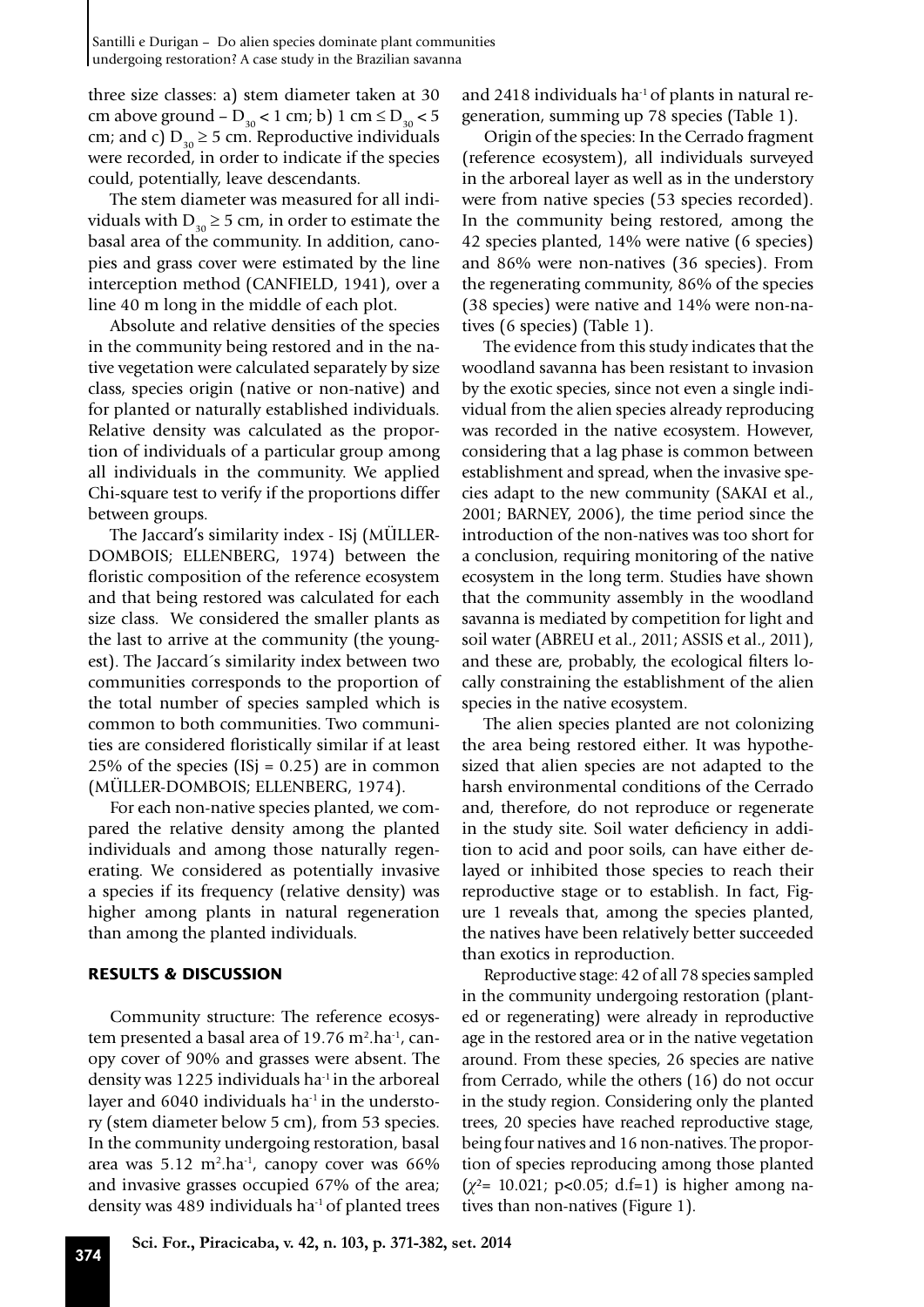**Table 1**. Arboreal species sampled in the Cerrado area undergoing restoration, their functional attributes (shade tolerance and dispersal syndrome), if planted or not, reproducing or not, native or non native, status as invasive in Brazil, and relative density among planted trees, among individuals in natural regeneration and in the reference ecosystem (Assis State Forest, Assis, SP, Brazil).

**Tabela 1**. Espécies arbóreas amostradas na área de restauração de Cerrado, atributos funcionais (tolerância à sombra e síndrome de dispersão), se plantadas ou não, reprodutivas ou não, nativas ou não, status como invasoras no Brasil, e densidade relativa entre árvores plantadas, entre indivíduos em regeneração natural e no ecossistema de referência (Floresta Estadual de Assis, Assis, SP, Brasil).

|                               |                    |                              |                                  |        |                             |                                 | Relative density (%)      |                                                         |                                  |
|-------------------------------|--------------------|------------------------------|----------------------------------|--------|-----------------------------|---------------------------------|---------------------------|---------------------------------------------------------|----------------------------------|
| <b>Species</b>                | Shade<br>tolerance | <b>Dispersal</b><br>syndrome | <b>Planted</b><br>species ducing | Repro- | Geogra-<br>phical<br>origin | <b>Status</b><br>as<br>invasive | Among<br>planted<br>trees | Among<br>regenerating<br>individuals in<br>the restored | In the<br>Reference<br>ecosystem |
|                               |                    |                              |                                  |        |                             |                                 |                           | area                                                    |                                  |
| Acacia mangium                | Intolerant         | Barochory                    | Planted                          | Yes    | non native                  | Invasive                        | 0.26                      | 0.00                                                    | 0.00                             |
| Acacia paniculata             | Intolerant         | Barochory                    | Planted                          |        | native                      |                                 | 0.51                      | 0.10                                                    | 0.00                             |
| Actinostemon conceptionis     | Tolerant           | Barochory                    |                                  | Yes    | native                      |                                 | 0.00                      | 0.00                                                    | 0,08                             |
| Aegiphila Ihotskiana          | Intolerant         | Zoochory                     |                                  | Yes    | native                      |                                 | 0.00                      | 0.78                                                    | 0,04                             |
| Albizia lebbeck               | Intolerant         | Barochory                    | Planted                          |        | non native                  |                                 | 1.28                      | 0.00                                                    | 0.00                             |
| Amaioua intermedia            | Tolerant           | Zoochory                     |                                  | Yes    | native                      |                                 | 0.00                      | 0.00                                                    | 0,04                             |
| Anadenanthera falcata         | Intolerant         | Barochory                    | Planted                          | Yes    | native                      |                                 | 1.54                      | 0.00                                                    | 0.00                             |
| Anadenanthera macrocarpa      | Intolerant         | Barochory                    | Planted                          | Yes    | non native                  |                                 | 11.03                     | 0.16                                                    | 0.00                             |
| Annona dioica                 | Intolerant         | Zoochory                     |                                  | Yes    | native                      |                                 | 0.00                      | 0.62                                                    | 0.00                             |
| Annona muricata               | Intolerant         | Zoochory                     | Planted                          |        | non native                  |                                 | 0.51                      | 0.00                                                    | 0.00                             |
| Astronium graveolens          | Tolerant           | Anemochory                   |                                  |        | native                      |                                 | 0.00                      | 0.00                                                    | 0,04                             |
| Baccharis dracunculifolia     | Intolerant         | Anemochory                   |                                  | Yes    | native                      |                                 | 0.00                      | 21.93                                                   | 0.00                             |
| Bauhinia longifolia           | Tolerant           | Barochory                    | Planted                          | Yes    | non native                  |                                 | 1.79                      | 0.26                                                    | 0.00                             |
| Bauhinia variegata            | Intolerant         | Barochory                    | Planted                          | Yes    | non native                  |                                 | 3.85                      | 0.00                                                    | 0.00                             |
| Bixa orellana                 | Intolerant         | Zoochory                     | Planted                          | Yes    | non native                  |                                 | 1.03                      | 0.00                                                    | 0.00                             |
| Bredemeyera floribunda        | Intolerant         | Anemochory                   |                                  | Yes    | native                      |                                 | 0.00                      | 1.98                                                    | 0,12                             |
| Byrsonima intermedia          | Intolerant         | Zoochory                     |                                  |        | native                      |                                 | 0.00                      | 0.78                                                    | 0,29                             |
| Byrsonima laxiflora           | Tolerant           | Zoochory                     |                                  |        | native                      |                                 | 0.00                      | 0.10                                                    | 0,08                             |
| Caesalpinia ferrea            | Tolerant           | Barochory                    | Planted                          |        | non native                  |                                 | 0.10                      | 0.05                                                    | 0.00                             |
| Caesalpinia peltophoroides    | Intolerant         | Barochory                    | Planted                          |        | non native                  |                                 | 2.05                      | 0.00                                                    | 0.00                             |
| Callicarpa reevesii           | Intolerant         | Zoochory                     | Planted                          |        | non native                  |                                 | 0.26                      | 0.00                                                    | 0.00                             |
| Caryocar brasiliense          | Intolerant         | Zoochory                     |                                  | Yes    | native                      |                                 | 0.00                      | 0.00                                                    | 0,62                             |
| Casearia silvestris           | Tolerant           | Zoochory                     |                                  | Yes    | native                      |                                 | 0.00                      | 0.10                                                    | 0.00                             |
| Cecropia pachystachya         | Intolerant         | Zoochory                     | Planted                          | Yes    | native                      |                                 | 2.05                      | 0.00                                                    | 0.00                             |
| Cedrela fissilis              | Tolerant           | Anemochory                   | Planted                          |        | non native                  |                                 | 1.28                      | 0.00                                                    | 0.00                             |
| Ceiba speciosa                | Intolerant         | Anemochory                   | Planted                          |        | non native                  |                                 | 0.26                      | 0.00                                                    | 0.00                             |
| Clitoria fairchildiana        | Intolerant         | Barochory                    | Planted                          | Yes    | non native                  | Invasive                        | 4.62                      | 0.00                                                    | 0.00                             |
| Cojoba sophorocarpa           | Intolerant         | Barochory                    | Planted                          |        | non native                  |                                 | 0.77                      | 0.00                                                    | 0.00                             |
| Copaifera langsdorffii        | Tolerant           | Zoochory                     |                                  |        | native                      |                                 | 0.00                      | 0.05                                                    | 4,44                             |
| Cordia sellowiana             | Tolerant           | Zoochory                     |                                  | Yes    | native                      |                                 | 0.00                      | 0.00                                                    | 0,29                             |
| Couepia grandiflora           | Intolerant         | Zoochory                     |                                  | Yes    | native                      |                                 | 0.00                      | 0.00                                                    | 0,21                             |
| Croton floribundus            | Intolerant         | Barochory                    | Planted                          | Yes    | non native                  |                                 | 0.26                      | 0.31                                                    | 0,25                             |
| Croton urucurana              | Intolerant         | Barochory                    | Planted                          | Yes    | non native                  |                                 | 1.79                      | 0.00                                                    | 0.00                             |
| Cupania tenuivalvis           | Tolerant           | Zoochory                     |                                  | Yes    | native                      |                                 | 0.00                      | 0.00                                                    | 0,99                             |
| Dimorphandra mollis           | Intolerant         | Barochory                    |                                  | Yes    | native                      |                                 | 0.00                      | 0.16                                                    | 0.00                             |
| Diospyros hispida             | Intolerant         | Zoochory                     |                                  |        | native                      |                                 | 0.00                      | 0.05                                                    | 0.00                             |
| Diospyros inconstans          | Tolerant           | Zoochory                     |                                  |        | native                      |                                 | 0.00                      | 0.16                                                    | 0.00                             |
| Duguetia furfuracea           | Intolerant         | Zoochory                     |                                  | Yes    | native                      |                                 | 0.00                      | 0.26                                                    | 0,08                             |
| Enterolobium contortisiliquum | Intolerant         | Barochory                    | Planted                          |        | non native                  |                                 | 0.26                      | 0.00                                                    | 0.00                             |
| Erythoxylum pelleterianum     | Tolerant           | Zoochory                     |                                  | Yes    | native                      |                                 | 0.00                      | 0.00                                                    | 0,21                             |
| Eugenia lambertiana           | Tolerant           | Zoochory                     |                                  | Yes    | native                      |                                 | 0.00                      | 0.00                                                    | 0,25                             |
| Eugenia punicifolia           | Intolerant         | Zoochory                     |                                  |        | native                      |                                 | 0.00                      | 0.21                                                    | 0,41                             |
| Genipa americana              | Intolerant         | Zoochory                     | Planted                          |        | non native                  |                                 | 0.77                      | 0.00                                                    | 0.00                             |
| Gochnatia barrosii            | Intolerant         | Anemochory                   |                                  |        | native                      |                                 | 0.00                      | 5.82                                                    | 0,33                             |
| Gochnatia polymorpha          | Intolerant         | Anemochory                   |                                  | Yes    | native                      |                                 | 0.00                      | 0.16                                                    | 0,21                             |
| Helicteres Ihotzkyana         | Intolerant         | Anemochory                   | Planted                          | Yes    | native                      |                                 | 0.26                      | 0.00                                                    | 0.00                             |
| Hovenia dulcis                | Tolerant           | Zoochory                     | Planted                          |        | non native                  | Invasive                        | 3.85                      | 0.00                                                    | 0.00                             |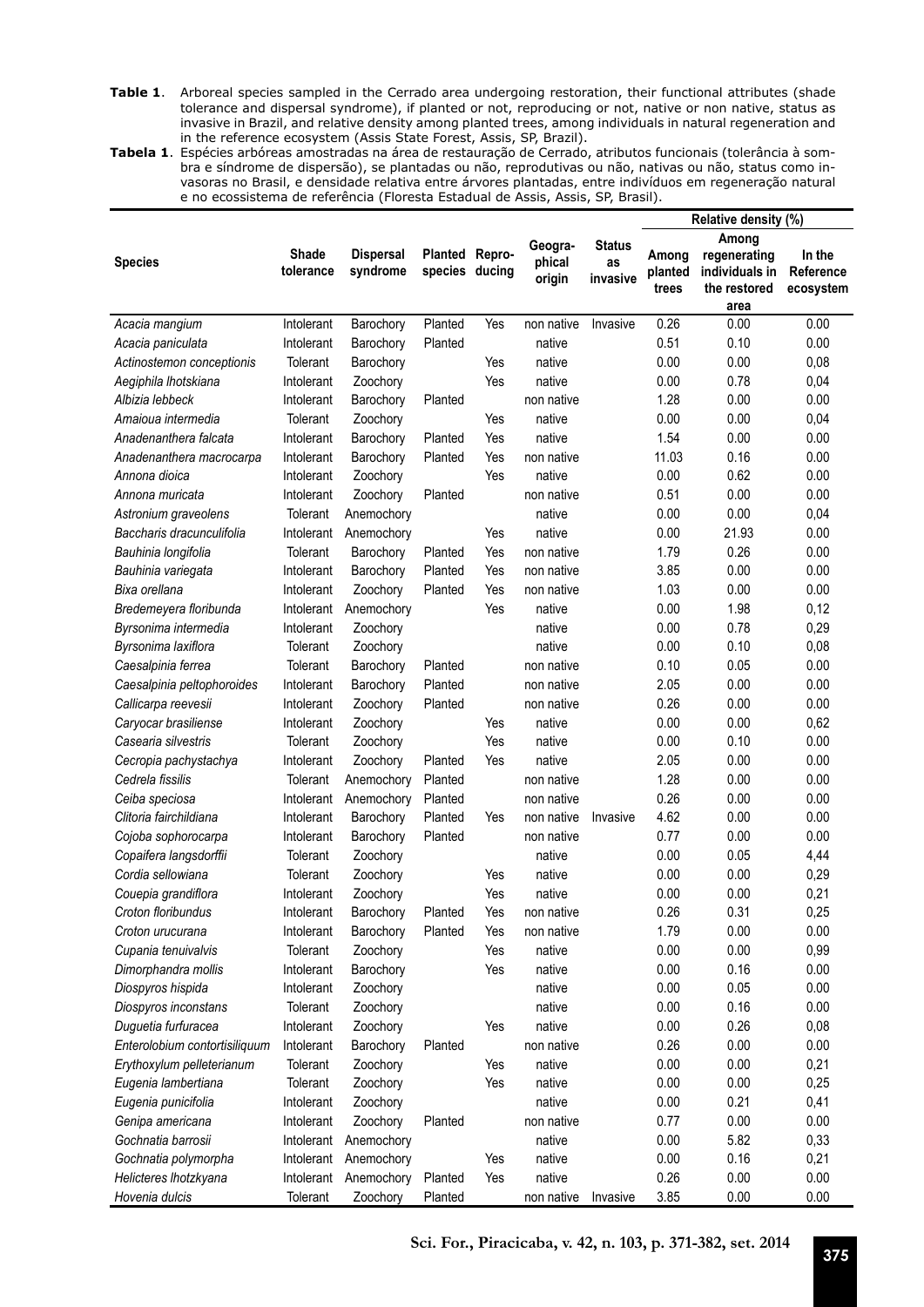- **Table 1 Continuation**. Arboreal species sampled in the Cerrado area undergoing restoration, their functional attributes (shade tolerance and dispersal syndrome), if planted or not, reproducing or not, native or non native, status as invasive in Brazil, and relative density among planted trees, among individuals in natural regeneration and in the reference ecosystem (Assis State Forest, Assis, SP, Brazil).
- **Tabela 1 Continuação**. Espécies arbóreas amostradas na área de restauração de Cerrado, atributos funcionais (tolerância à sombra e síndrome de dispersão), se plantadas ou não, reprodutivas ou não, nativas ou não, status como invasoras no Brasil, e densidade relativa entre árvores plantadas, entre indivíduos em regeneração natural e no ecossistema de referência (Floresta Estadual de Assis, Assis, SP, Brasil).

|                          |                    |                              |                                  |     |                             |                                 | Relative density (%)      |                                                                 |                                  |
|--------------------------|--------------------|------------------------------|----------------------------------|-----|-----------------------------|---------------------------------|---------------------------|-----------------------------------------------------------------|----------------------------------|
| <b>Species</b>           | Shade<br>tolerance | <b>Dispersal</b><br>syndrome | Planted Repro-<br>species ducing |     | Geogra-<br>phical<br>origin | <b>Status</b><br>as<br>invasive | Among<br>planted<br>trees | Among<br>regenerating<br>individuals in<br>the restored<br>area | In the<br>Reference<br>ecosystem |
| Hymenaea courbaril       | Tolerant           | Zoochory                     | Planted                          |     | non native                  |                                 | 1,03                      | 0.00                                                            | 0.00                             |
| Hymenaea stigonocarpa    | Tolerant           | Zoochory                     |                                  | Yes | native                      |                                 | 0.00                      | 0.00                                                            | 0,04                             |
| Inga laurina             | Intolerant         | Zoochory                     | Planted                          |     | non native                  |                                 | 1.28                      | 0.00                                                            | 0.00                             |
| Jacaranda caroba         | Intolerant         | Anemochory                   |                                  | Yes | native                      |                                 | 0.00                      | 0.52                                                            | 0,99                             |
| Jacaranda cuspidifolia   | Intolerant         | Anemochory                   | Planted                          |     | non native                  |                                 | 4.10                      | 0.00                                                            | 0.00                             |
| Lacistema hasslerianum   | Tolerant           | Zoochory                     |                                  | Yes | native                      |                                 | 0.00                      | 0.00                                                            | 0,04                             |
| Lafoensia pacari         | Tolerant           | Anemochory                   | Planted                          | Yes | native                      |                                 | 0.26                      | 0.05                                                            | 0.00                             |
| Luehea candicans         | Tolerant           | Anemochory                   |                                  |     | native                      |                                 | 0.26                      | 0.05                                                            | 0.00                             |
| Mabea fistulifera        | Tolerant           | Barochory                    |                                  | Yes | native                      |                                 | 0.00                      | 4.99                                                            | 5,80                             |
| Machaerium aculeatum     | Intolerant         | Anemochory                   |                                  | Yes | native                      |                                 | 0.00                      | 0.00                                                            | 0,21                             |
| Machaerium acutifolium   | Intolerant         | Anemochory                   |                                  | Yes | native                      |                                 | 0.00                      | 0.00                                                            | 0,99                             |
| Machaerium brasiliense   | Intolerant         | Anemochory                   |                                  | Yes | native                      |                                 | 0.00                      | 0.68                                                            | 0.00                             |
| Maprounea guianensis     | Tolerant           | Zoochory                     |                                  | Yes | native                      |                                 | 0.00                      | 0.00                                                            | 4,03                             |
| Melia azedarach          | Intolerant         | Zoochory                     | Planted                          |     | non native                  | Invasive                        | 0.77                      | 0.00                                                            | 0.00                             |
| Memora axillaris         | Intolerant         | Anemochory                   |                                  | Yes | native                      |                                 | 0.00                      | 0.10                                                            | 0.00                             |
| Miconia albicans         | Tolerant           | Zoochory                     |                                  |     | native                      |                                 | 0.00                      | 0.16                                                            | 4,57                             |
| Miconia ligustroides     | Tolerant           | Zoochory                     |                                  | Yes | native                      |                                 | 0.00                      | 0.00                                                            | 0,08                             |
| Miconia stenostachya     | Tolerant           | Zoochory                     |                                  | Yes | native                      |                                 | 0.00                      | 0.00                                                            | 0,95                             |
| Mimosa caesalpiniifolia  | Intolerant         | Barochory                    | Planted                          | Yes | non native                  | Invasive                        | 11.54                     | 0.00                                                            | 0.00                             |
| Mimosa setosa            | Intolerant         | Barochory                    | Planted                          | Yes | non native                  |                                 | 3.08                      | 2.23                                                            | 0.00                             |
| Myrcia fallax            | Tolerant           | Zoochory                     |                                  |     | native                      |                                 | 0.00                      | 0.10                                                            | 3,13                             |
| Myrcia guianensis        | Tolerant           | Zoochory                     |                                  | Yes | native                      |                                 | 0.00                      | 0.57                                                            | 12,59                            |
| Myrcia lingua            | Intolerant         | Zoochory                     |                                  | Yes | native                      |                                 | 0.00                      | 0.00                                                            | 0,04                             |
| Myrcia multiflora        | Tolerant           | Zoochory                     |                                  | Yes | native                      |                                 | 0.00                      | 0.00                                                            | 2,18                             |
| Myrciaria floribunda     | Tolerant           | Zoochory                     |                                  | Yes | native                      |                                 | 0.00                      | 0.00                                                            | 0,62                             |
| Nectandra cuspidata      | Tolerant           | Zoochory                     |                                  | Yes | native                      |                                 | 0.00                      | 0.00                                                            | 1,73                             |
| Nerium oleander          | Intolerant         | Anemochory                   | Planted                          |     | non native                  |                                 | 0.26                      | 0.00                                                            | 0.00                             |
| Ocotea corymbosa         | Tolerant           | Zoochory                     |                                  |     | native                      |                                 | 0.00                      | 0.99                                                            | 7,32                             |
| Peltophorum dubium       | Intolerant         | Anemochory                   | Planted                          | Yes | non native                  |                                 | 13.59                     | 0.10                                                            | 0.00                             |
| Pera obovata             | Tolerant           | Barochory                    |                                  | Yes | native                      |                                 | 0.00                      | 0.10                                                            | 0.00                             |
| Persea wildenovi         | Tolerant           | Zoochory                     |                                  | Yes | native                      |                                 | 0.00                      | 0.00                                                            | 0,25                             |
| Pouteria ramiflora       | Tolerant           | Zoochory                     |                                  |     | native                      |                                 | 0.00                      | 0.05                                                            | 2,71                             |
| Protium heptaphyllum     | Tolerant           | Zoochory                     |                                  | Yes | native                      |                                 | 0.00                      | 0.00                                                            | 0,04                             |
| Pseudolmedia laevigata   | Tolerant           | Zoochory                     |                                  | Yes | native                      |                                 | 0.00                      | 0.00                                                            | 0,25                             |
| Psidium guajava          | Intolerant         | Zoochory                     | Planted                          | Yes | non native                  | Invasive                        | 0.26                      | 0.00                                                            | 0.00                             |
| Qualea cordata           | Intolerant         | Anemochory                   |                                  | Yes | native                      |                                 | 0.00                      | 0.00                                                            | 0,21                             |
| Qualea grandiflora       | Intolerant         | Anemochory                   |                                  | Yes | native                      |                                 | 0.00                      | 0.00                                                            | 0,25                             |
| Roupala montana          | Tolerant           | Anemochory                   |                                  | Yes | native                      |                                 | 0.00                      | 0.57                                                            | 0,45                             |
| Schefflera vinosa        | Intolerant         | Zoochory                     |                                  | Yes | native                      |                                 | 0.00                      | 0.00                                                            | 1,60                             |
| Schinus molle            | Intolerant         | Zoochory                     | Planted                          |     | non native                  |                                 | 1.03                      | 0.00                                                            | 0.00                             |
| Schinus terebinthifolius | Intolerant         | Zoochory                     | Planted                          | Yes | non native                  |                                 | 10.51                     | 0.16                                                            | 0.00                             |
| Senna alata              | Intolerant         | Barochory                    | Planted                          | Yes | non native                  |                                 | 0.26                      | 0.00                                                            | 0.00                             |
| Senna rugosa             | Intolerant         | Zoochory                     |                                  | Yes | native                      |                                 | 0.00                      | 0.78                                                            | 0,04                             |
| Senna siamea             | Intolerant         | Barochory                    | Planted                          |     | non native                  |                                 | 0.26                      | 0.00                                                            | 0.00                             |
| Siparuna guianensis      | Tolerant           | Zoochory                     |                                  | Yes | native                      |                                 | 0.00                      | 0.00                                                            | 15,14                            |
| Solanum paniculatum      | Intolerant         | Zoochory                     |                                  | Yes | native                      |                                 | 0.00                      | 37.32                                                           | 0.00                             |
| Spathodea nilotica       | Intolerant         | Anemochory                   | Planted                          |     | non native                  |                                 | 0.77                      | 0.00                                                            | 0.00                             |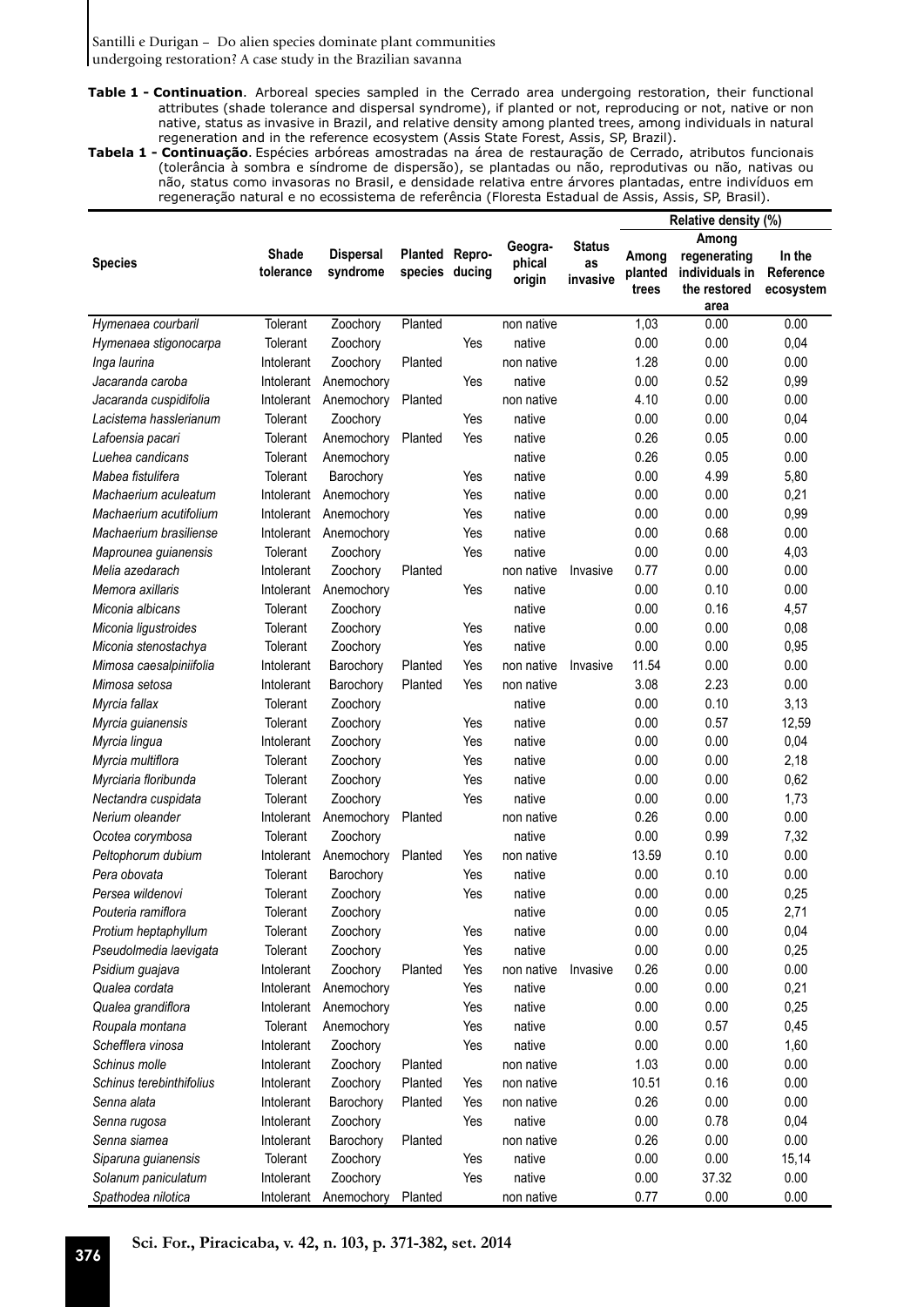**Table 1 - Continuation**. Arboreal species sampled in the Cerrado area undergoing restoration, their functional attributes (shade tolerance and dispersal syndrome), if planted or not, reproducing or not, native or non native, status as invasive in Brazil, and relative density among planted trees, among individuals in natural regeneration and in the reference ecosystem (Assis State Forest, Assis, SP, Brazil).

**Tabela 1 - Continuação**. Espécies arbóreas amostradas na área de restauração de Cerrado, atributos funcionais (tolerância à sombra e síndrome de dispersão), se plantadas ou não, reprodutivas ou não, nativas ou não, status como invasoras no Brasil, e densidade relativa entre árvores plantadas, entre indivíduos em regeneração natural e no ecossistema de referência (Floresta Estadual de Assis, Assis, SP, Brasil).

|                               |                    |                              |                           |                  |                             |                                 | Relative density (%)      |                                                                 |                                  |
|-------------------------------|--------------------|------------------------------|---------------------------|------------------|-----------------------------|---------------------------------|---------------------------|-----------------------------------------------------------------|----------------------------------|
| <b>Species</b>                | Shade<br>tolerance | <b>Dispersal</b><br>syndrome | <b>Planted</b><br>species | Repro-<br>ducina | Geogra-<br>phical<br>origin | <b>Status</b><br>as<br>invasive | Among<br>planted<br>trees | Among<br>regenerating<br>individuals in<br>the restored<br>area | In the<br>Reference<br>ecosystem |
| Strychnos brasiliensis        | Intolerant         | Zoochory                     |                           |                  | native                      |                                 | 0.00                      | 0.26                                                            | 1,85                             |
| Stryphnodendron obovatum      | Intolerant         | Barochory                    |                           | Yes              | native                      |                                 | 0.00                      | 14.40                                                           | 0,99                             |
| Tabebuia impetiginosa         | Intolerant         | Anemochory                   | Planted                   |                  | non native                  |                                 | 4.87                      | 0.00                                                            | 0.00                             |
| Tabebuia ochracea             | Intolerant         | Anemochory                   |                           | Yes              | native                      |                                 | 0.00                      | 0.00                                                            | 0.21                             |
| Tabernaemontana catharinensis | Tolerant           | Zoochory                     |                           | Yes              | native                      |                                 | 0.00                      | 0.83                                                            | 0.00                             |
| Tapirira guianensis           | <b>Tolerant</b>    | Zoochory                     |                           |                  | native                      |                                 | 0.00                      | 0.05                                                            | 0,78                             |
| Tecoma stans                  | Intolerant         | Anemochory                   | Planted                   | Yes              | non native                  | Invasive                        | 2.82                      | 0.00                                                            | 0.00                             |
| Terminalia glabrescens        | Intolerant         | Anemochory                   | Planted                   |                  | native                      |                                 | 1.03                      | 0.00                                                            | 1,07                             |
| Tibouchina granulosa          | Intolerant         | Anemochory                   | Planted                   | Yes              | non native                  |                                 | 1.79                      | 0.00                                                            | 0.00                             |
| Vernonia polyanthes           | Intolerant         | Anemochory                   |                           | Yes              | native                      |                                 | 0.00                      | 0.42                                                            | 0.00                             |
| Vochysia tucanorum            | Intolerant         | Anemochory                   |                           | Yes              | native                      |                                 | 0.00                      | 0.10                                                            | 4,48                             |
| Xylopia aromatica             | Intolerant         | Zoochory                     |                           | Yes              | native                      |                                 | 0.00                      | 0.42                                                            | 15,43                            |



- **Figure 1.** Proportions of the species planted (natives and non-natives) which 1) did not reach the reproductive stage (non-reproductive), 2) are in reproductive stage, but do not leave descendants (reproductive not established) or 3) are naturalized (reproductive and leaving descendants).
- **Figura 1**. Proporção de espécies plantadas (nativas e não nativas) que 1) não atingiram estado reprodutivo (não reprodutivas), 2) estão em estado reprodutivo, mas não deixam descendentes (reprodutivas mas não estabelecidas) e 3) estão naturalizadas (reprodutivas e deixando descendentes).

The relative density (proportion of individuals) by the origin of the species (natives x nonnatives) (Figure 2) was distinct between the regenerating stratum and the set of planted trees (Chi-square test: *χ*²=165; p<0.001, d.f=1, Figure 2).The restoration planting was composed mainly by exotic species, which summed up to

86% of all species. This unbalance, however, has not been sufficient to favor the alien species in colonizing the area being restored, since the regenerating stratum is strongly dominated by the natives (Figure 2 a). The remarkably higher relative abundance of exotics among the planted trees (Figure 2 b) could potentially increase the propagule pressure, which is one of the predictors of invasion success cited in many studies (WILLIAMSON, 1996). The priority effects being stronger for alien than native species (MCEWAN et al. 2009; DICKSON et al. 2012; WAINWRIGHT et al. 2012) were not observed in this study.



- **Figure 2**. Proportion of individuals from native and non-native species in an area of Cerrado undergoing restoration, southeastern Brazil. (a) among the naturally regenerated individuals; (b) among the planted individuals.
- **Figura 2**. Proporção de indivíduos de espécies nativas e não nativas em área de Cerrado que se encontra em processo de restauração, sudeste do Brasil. (a) entre indivíduos naturalmente regenerantes, (b) entre indivíduos plantados.

When every single species is analyzed, the relative abundance in the community regenerating was never higher for the alien species than the proportion of the species among the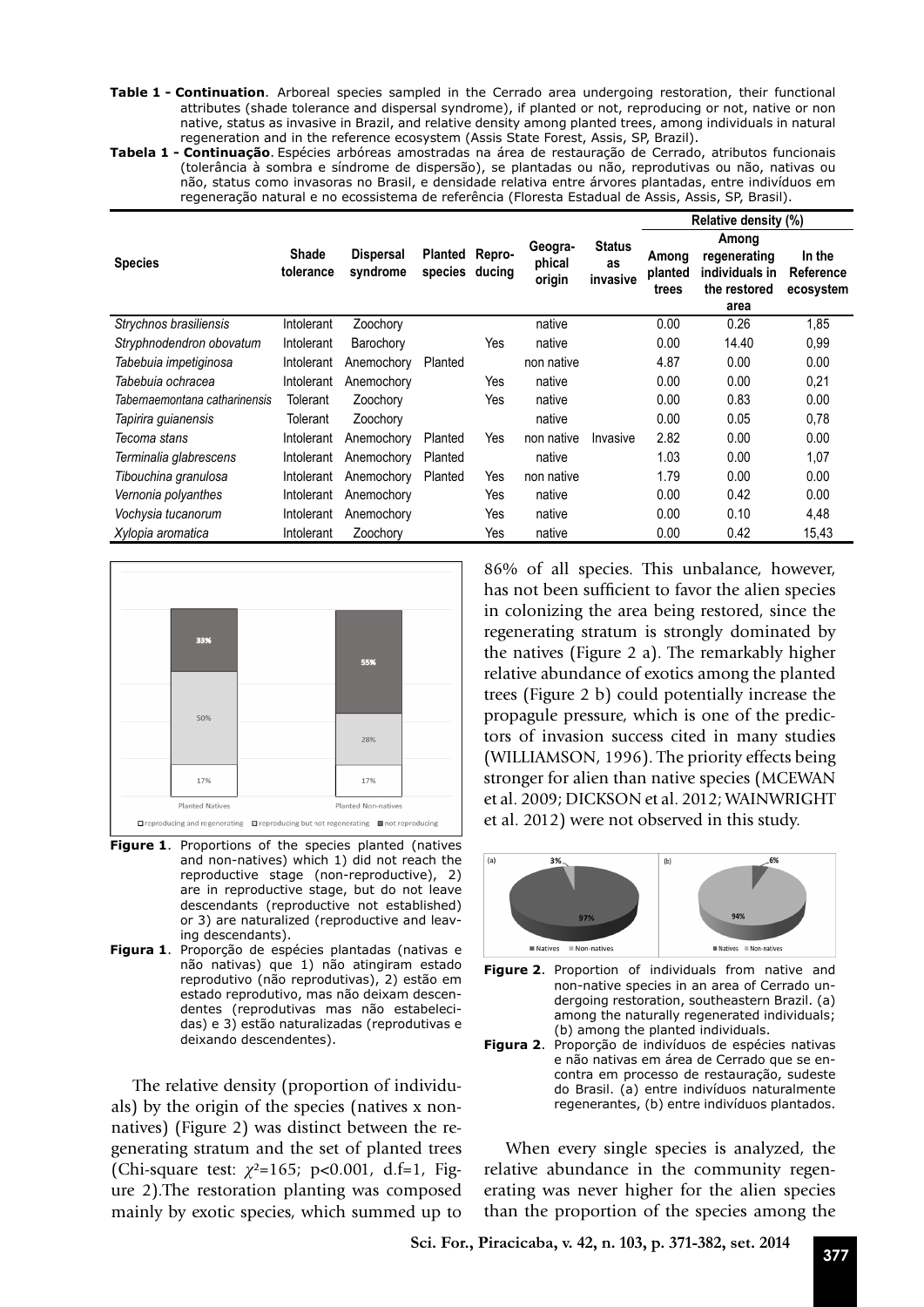individuals planted (Table 1). *Mimosa setosa*  (Fabaceae Mimosoideae) presented the highest relative density among individuals naturally regenerating (2.23%), but it is still lower than among planted trees of this species (3.08%). This is a short lived treelet native from the dry regions of northeastern Brazil, which has adapted to the severity of the local environmental conditions, and requires attention. Since this species is not shade tolerant, however, its persistence in the area undergoing restoration will probably not be possible in the future, when the forest structure of the native vegetation is reached. Four native species not planted – *Solanum paniculatum* (zoochorous and shade intolerant), *Stryphnodendron obovatum* (barochorous and shade intolerant), *Gochnatia barrosii* (anemochorous and shade intolerant) and *Mabea fistulifera* (barochorous and shade tolerant), have higher relative densities than *M. setosa.*  These species sum up 62.51% of individuals in the understory (Table 1), clearly dominating the community, and not showing a functional pattern among colonizers. All other non-native introduced species may reproduce occasionally in the community undergoing restoration but have not been able to replace adult trees and rely on repeated introductions to sustain their populations. Although further studies are required to draw definite conclusion, we observe that these species have, actually, performed as nurse trees (CALLAWAY, 1995) for the natives and are expected to go extinct when the adult trees die out. Consequently, they would not result in invasion if used for restoration purposes in the Cerrado region, even if they are invasive elsewhere. The same function, however, should certainly be performed by some native species, like those indicated as framework species for Cerrado restoration by Pilon and Durigan (2013), if there were seedlings available. As observed by Daehler (2003) and Colautti and Mc-Isaac (2004), the performance of exotic and natives within a particular ecological region often depends on growing conditions and no species can equally invade all ecosystems. Richardson et al. (2000) states that "only a small fraction of all introduced taxa reproduce and spread over large areas; most taxa fail at some stage before reaching such levels of success".

The relative density of native species regenerating differs among size classes (*χ*²= 7.6; p  $<$  0.05; d.f = 2), with natives increasing as the plant size decreases (Figure 3). Considering that

the smaller plants were the last to arrive to the community, the proportion of natives has increased with time after restoration planting.







The floristic similarity with the reference ecosystem (Figure 4) tends to increase with time, considering the youngest plants as the last to arrive to the community. When the younger plants are analyzed (diameter below 1 cm); the community undergoing restoration can already be considered floristically similar to the reference ecosystem  $(ISj > 0.25)$ .



- **Figure 4**. Jaccard´s Similarity Index (ISj) between the floristic composition of the reference ecosystem and the community undergoing restoration, calculated for three size classes according to the stem diameter.
- **Figura 4**. Indície de Similaridade de Jaccard (ISj) entre a composição florística do ecossistema de referência e a comunidade em restauração, calculado para três classes de tamanho, conforme diâmetro do caule.

Our results revealed that non-native species introduced aiming at restoration made the community floristically distinct from the native vegetation. The young trees regenerating, however, which are mostly native (Figure 3), have already reached floristic similarity with the reference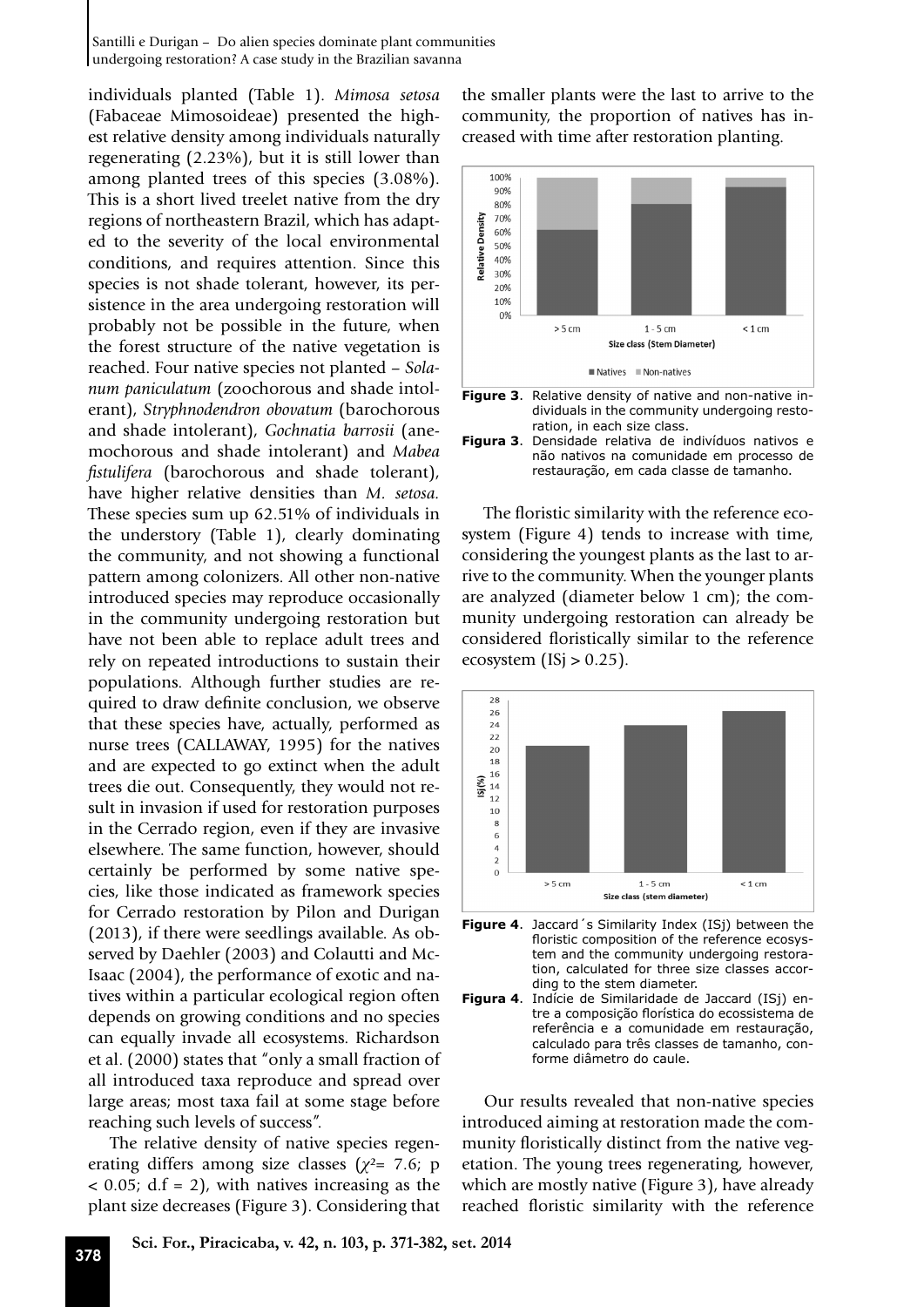vegetation (Figure 4), with Jaccard's Similarity Index higher than 25% (MÜLLER-DOMBOIS; ELLENBERG, 1974) if the smaller size class is included in the analysis. That is a consequence of the continuous immigration of native species from the surrounding native vegetation and from native adult trees in the area undergoing restoration (Figure 2). Therefore, the plant community is evolving towards native ecosystem despite of the inadvertently massive introduction of alien species. Apparently, the community assembly has followed the 'self-design' capacity of nature (MITSCH; WILSON, 1996) with the native species assembling by themselves given a long time period (*ca* 15–20 years).

### **CONCLUSION**

Our findings did not support the Trojan's horse hypothesis, since the alien species, even if intentionally introduced, have not proven to be able to spread over the ecosystem undergoing restoration and to dominate the community or invading the native ecosystems around. Alternatively, the natives are winning the battle, and the community is becoming more similar to the native vegetation through time. The presence of exotic species in plant communities being restored has not been considered a problem per se. If native and non-native species are both planted in a restoration project or if there are seed sources in the vicinity, the natives tend to succeed relatively better in regenerating and colonizing areas of woodland savanna (cerradão) undergoing restoration. The non-natives tend to be naturally eliminated from the community.

Monitoring the non-native species in the long term is recommended, to identify possible threats of invasion (species to be necessarily banned from restoration) as well as exotic species which can act as nurse trees ("friendly" alien species), fostering the natural regeneration of Cerrado species. The use of native species for restoration is always preferable, particularly if seedlings of a set of framework species can be obtained. However, as far as production of seedlings of native Cerrado species in large scale persists as a technical obstacle to be surpassed, a pool of friendly non-natives can, potentially, help recovering at least some ecosystem services and catalyzing the latter arrival of the natives in severely degraded areas.

#### **ACKNOWLEDGMENTS**

We thank Edson Damasceno and Edson Adriano Berto for helping with the field work, Lourens Poorter for his help with data analysis, the Forestry Institute of São Paulo state for supporting the project (research permit # 260108 – 013.650/2009, SMA-SP/IF), and the Brazilian Council for Scientific Research – CNPq for the productivity grant to G.D. (Process 303402/2012-1).

#### **REFERENCES**

ABREU, R. C. R., G. B.; ASSIS, S.; FRISON, S.; AGUIRRE, A.; DURIGAN, G. Can native vegetation recover after slash pine cultivation in the Brazilian Savanna? **Forest Ecology and Management,**  Amsterdam, v. 262, n. 8, p.1452–1459, 2011.

ALPERT, P.; BONE, E.; HOLZAPFEL, C. Invasiveness, invasibility and the role of environmental stress in the spread of non-native plants. **Perspectives in Plant Ecology Evolution and Systematics,** Amsterdam, v. 3, n. 1, p. 52–66. 2000.

ARONSON, J.; BRANCALION, P. H. S.; DURIGAN, G.; RODRIGUES, R. R.; ENGEL, V. L.; TABARELLI, M.; TOREZAN, J. M. D.; GANDOLFI, S.; MELO, A. C. G.; KAGEYAMA, P. Y.; MARQUES, M. C. M.; NAVE, A.; MARTINS, S. V.; GANDARA, F. B.; REIS, A.; BARBOSA, L. M.; SCARANO, F. R. What role should government regulation play in ecological restoration? Ongoing debate in São Paulo State, Brazil. **Restoration Ecology**, Tucson, v. 19, n. 6, p. 690–695, 2011.

ASSIS, A. C. C., COELHO, R. M.; PINHEIRO, E. S.; DURIGAN, G. Water availability determines physiognomic gradient in an area of low-fertility soils under Cerrado vegetation. **Plant Ecology**, Oxford, v. 212, n. 7, p. 1135–1147, 2011.

BARNEY, J. N. North American history of two invasive plant species: phytogeographical distribution, dispersal vectors, and multiple introductions. **Biological Invasions**, v. 8, n. 4, p. 703–713. 2006.

BRUDVIG, L. A. The Restoration of Biodiversity: where has research been and where does it need to go? **American Journal of Botany,** Columbus, v. 98, n. 3, p. 549–558. 2011.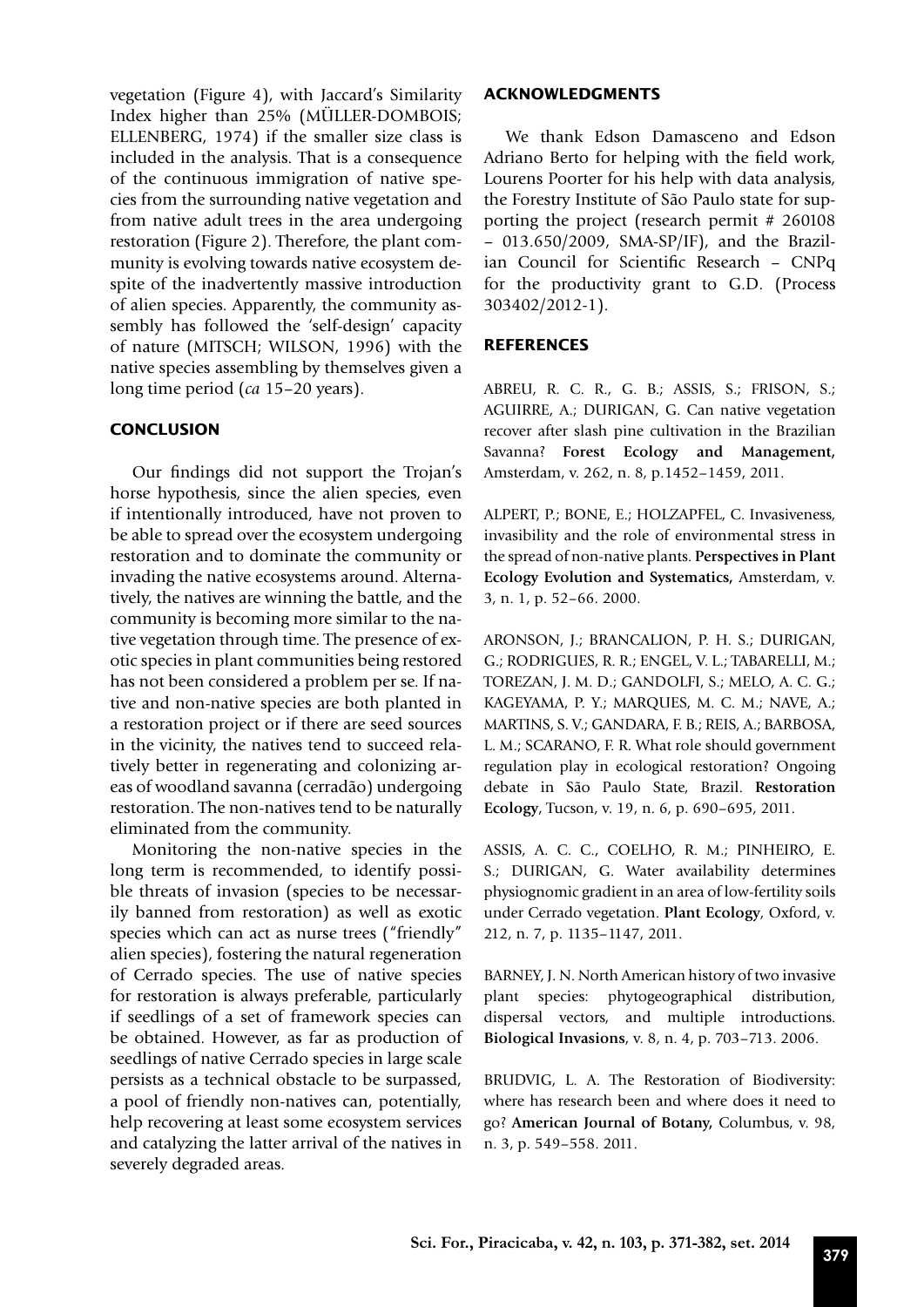CALLAWAY, R. M. Positive interactions among plants. **The Botanical Review,** Lancaster, v. 61, n. 4, p. 306–349. 1995.

CANFIELD, R. H. Application of the line interception method in sampling range vegetation. **Journal of Forestry,** Bethesdam, v. 39, n. 3, p. 388–394. 1941.COLAUTTI, R. I.; MACISAAC, H. J. A neutral terminology to define 'invasive' species. **Diversity and Distributions**, Matieland, v. 10, p. 135–141, 2004.

DAEHLER, C. C. Performance Comparisons of Co-Occurring Native and Alien Invasive Plants: Implications for Conservation and Restoration. **Annual Review of Ecology, Evolution and Systematics**, Palo Alto, v. 34, p. 183–211, 2003.

D'ANTONIO, C. M.; MEYERSON, L. A. Exotic plant species as problems and solutions in ecological restoration: a synthesis. **Restoration Ecology**, Tucson, v. 10, n. 4, p. 703–13, 2002.

DICKSON, T. L.; HOPWOOD, J. L.; WILSEY, B. J. Do priority effects benefit invasive plants more than native plants? An experiment with six grassland species. **Biological Invasion**, v. 14, n. 12, p. 2617– 2624, 2012

DURIGAN G.; MELO, A. C. G. An overview of public policies and research on ecological restoration in the state of São Paulo, Brazil. In: FIGUEROA, E. (Ed.). **Biodiversity Conservation in the Americas**: Lessons and Policy Recommendations. Santiago: Editorial FEN - Universidad de Chile, 2011. p. 325-355.

DURIGAN, G.; SIQUEIRA, M. F.; FRANCO, G. A. D. C. Threats to the Cerrado Remnants of the state of São Paulo, Brazil. **Scientia Agricola,** Piracicaba. v. 64, n. 4, p. 355–363, 2007.

DURIGAN, G.; SIQUEIRA, M. F.; FRANCO, G. A. D. C.; CONTIERI, W. A. A Flora Arbustivo-Arbórea do Médio Paranapanema: Base para a Restauração dos Ecossistemas Naturais, In: VILAS BÔAS, O.; DURIGAN, G. (Org.). **Pesquisas em conservação e recuperação ambiental no Oeste Paulista**: resultados da cooperação Brasil/ Japão. 1.ed. São Paulo: Páginas & Letras, 2004, p. 199–239.

DURIGAN, G.; CONTIERI, W. A.; FRANCO, G. A. D. C.; GARRIDO, M. A. O. Indução do processo de regeneração da vegetação de cerrado em área de pastagem, Assis, SP. **Acta Botanica Brasilica**, São Paulo, v. 12, n. 3, p. 421–429, 1998.

EHRENFELD, J. Ecosystem Consequences of Biological Invasions. **Annual Review of Ecology, Evolution, and Systematics**, Palo Alto, v. 41, p. 59– 80, 2010.

EWEL, J. J.; PUTZ. F. E. A place for alien species in ecosystem restoration. **Frontiers in Ecology and the Environment**, v. 2, n. 7, p. 354–360, 2004

GLOBAL INVASIVE SPECIES DATABASE, **100 of the World's Worst Invasive Alien Species,** 2005. Disponível em: <http://www.issg.org/ database/species/search.asp?st=100ss>. Acesso em: 01 maio 2012.

HOFFMANN, W. A. Post-burn reproduction of woody plants in a Neotropical savanna: the relative importance of sexual and vegetative reproduction. **Journal of Applied Ecology,** Oxford, v. 35, n.3, p. 422-433, 1998

HOFFMANN, W. A.; HARIDASAN. M. The invasive grass, Melinis minutiflora, inhibits tree regeneration in a Neotropical savanna. **Austral Ecology**, v. 33, n. 1, p. 29–36, 2008.

HOFFMANN, W. A.; ORTHEN, B.; FRANCO. A. C. Constraints to seedling success of savanna and forest trees across the savanna-forest boundary. **Oecologia**, Berlin, v. 140, n. 2, p. 252–260, 2004

INSTITUTO HORUS DE DESENVOLVIMENTO E CONSERVAÇÃO AMBIENTAL. Disponível em: <http://www.institutohorus.org.br> Acesso em: 13/03/2013.

KLINK, C. A.; MACHADO, R. B. Conservation of the Brazilian Cerrado. **Conservation Biology**, Barking, v. 19, n. 3, p. 707–713, 2005.

LABOURIAU, L. G. Problemas da fisiologia ecológica dos cerrados. In M. G. Ferri (Coord.). **I Simpósio sobre Cerrado**. São Paulo: Edgard Blücher e EDUSP, 1963. p.233–276.

LANTA, V.; LEPS, E. J. Effects of plant species richness on invasibility of experimental plant communities. **Plant Ecology**, Oxford, v. 198, n. 2, p. 253–263. 2008.

LEVINE, J. M.; VILÀ, M.; D'ANTONIO, C. M.; DUKES, J. S.; GRIGULIS, K.; LAVOREL, S. Mechanisms underlying the impacts of invasive species. **Proceedings of the Royal Society**, v. 270, n. 1517, p. 775–781, 2003.

**<sup>380</sup> Sci. For., Piracicaba, v. 42, n. 103, p. 371-382, set. 2014**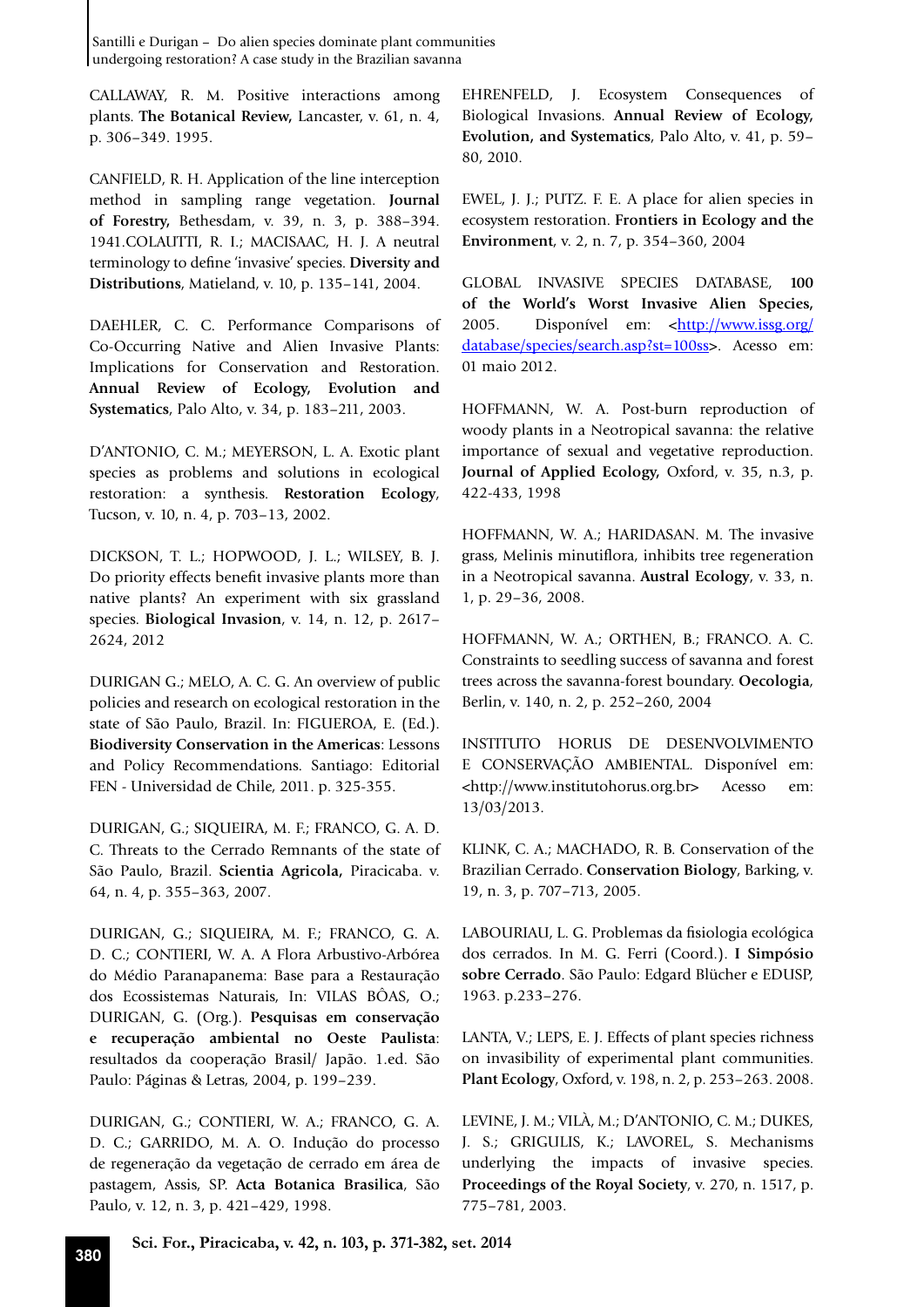LORENZI, H.; SOUZA, H. M.; TORRES, M. A. V.; BACKER, L. B. **Árvores exóticas no Brasil**. Nova Odessa: Instituto Plantarum. 2003, 368 p.

MACK, R. N., SIMBERLOFF, D.; LONSDALE, W. M.; EVANS, H.; CLOUT, M.; BAZZAZ, F. A. Biotic invasions: causes, epidemiology, global consequences and control. **Ecological Applications,** Washington, v. 10, n. 3, p. 689–710, 2000.

MARTÍNEZ, O. J. A. Invasion by native tree species prevents biotic homogenization in novel forests of Puerto Rico. **Plant Ecology**, Oxford, v. 211, n. 1, p. 49–64, 2010.

MCEWAN, R. W.; BIRCHFIELD, M. K.; SCHOERGENDORFER, A.; ARTHUR, M. A. Leaf phenology and freeze tolerance of the invasive shrub Amur honeysuckle and potential native competitors. **Journal of the Torrey Botanical Society**, v. 136, n. 2, p. 212–220, 2009.

MELO, J. T.; TORRES, R. A. A.; SILVEIRA, C.; CALDAS, L. Coleta, propagação e desenvolvimento inicial de plantas do Cerrado. In: SCARIOT, A.; SOUSA-SILVA, J. C.; FELFILI, J. M. (Org.) **Cerrado**: ecologia, biodiversidade e conservação. Brasília: Ministério do Meio Ambiente. 2005, p. 321-350.

MITSCH, W. J.; WILSON, R. F. Improving the success of Wetland creation and restoration with knowhow, time, and self-design. **Ecological Applications,**  Washington, v. 6, n. 1, p. 77–83, 1996.

MODNA, D.; DURIGAN, G.; VITAL, M. V. C. Pinus elliottii Engelm como facilitadora da regeneração natural da mata ciliar em região de Cerrado, Assis, SP, Brasil. **Scientia Forestalis**, Piracicaba, v. 38, n. 85, p. 73–83, 2010.

MÜLLER-DOMBOIS, D.; ELLENBERG, H. Aims and methods of vegetation ecology. New York: John Wiley and Sons, 1974. 547 p.

PARROTA, J. A.; KNOWLES, O. H. Restoration of tropical moist forests on bauxite-mined lands in the Brazilian Amazon. **Restoration Ecology,** Tucson, v. 7, n. 2, p. 103–116, 1999.

PILON, N. A. L.; DURIGAN, G. Critérios para indicação de espécies prioritárias para a restauração da vegetação de Cerrado. **Scientia Forestalis,**  Piracicaba, v.41, n. 99, p. 389-399, 2013.

PINHEIRO, E. S.; DURIGAN, G. Dinâmica espaçotemporal (1962-2006) das fitofisionomias em unidade de conservação do Cerrado no sudeste do Brasil. **Revista Brasileira de Botânica**, São Paulo, v. 32, n. 3, p. 441–454, 2009.

PIVELLO, V. R.; CARVALHO, M. C. V.; PECCININI, A. A.; ROSSO, S. Abundance and distribution of native and alien grasses in a "Cerrado" (Brazilian Savanna) biological reserve. **Biotropica,** Lawrence, v. 31, n. 1, p. 71–82, 1999.

PYSEK, P.; RICHARDSON, D. M. Traits associated with invasiveness in alien plants: where do we stand? **Ecological Studies**, v. 193, p. 97–126, 2007.

RAIZADA P; RAGHUBANSHI, A. S.; SINGH, J. S. Impact of invasive alien plant species on soil processes: a review. **Proceedings of the National Academy of Sciences of India, Section B,** v. 78, pt. IV, p. 288–98, 2008.

REATTO, A.; CORREIA, J. R.; SPERA, S. T.; MARTINS, E. S. Solos do Bioma Cerrado: aspectos pedológicos. In: SANO, S. M.; ALMEIDA, S. P.; RIBEIRO, J. F. (Ed.). **Cerrado**: Ecologia e Flora. Planaltina: Embrapa. 2008, p. 109-149.

REJMÁNEK, M. Invasive plant species and invasible ecosystems. In: SANDLUND, O. T.; SCHEI, P. J.; VIKEN, A. (Ed.). **Invasive species and biodiversity management.** Dordrecht: Kluwer, 1999, p.79-102.

RICHARDSON, D. M.; PYSEK, P.; REJMÁNEK, M.; BARBOUR, M. G.; PANETTA, F. D.; WEST, C. J. Naturalization and invasion of alien plants: concepts and definitions. **Diversity and Distributions**, Matieland, v. 6, n. 2, p. 93-107, 2000.

RICHARDSON, D. M.; REJMÁNEK. D. M. Trees and shrubs as invasive alien species - a global review. **Diversity and Distributions**, Matieland, v. 17, n. 5, p. 788–809, 2011.

SAKAI, A. K.; ALLENDORF, F. W.; HOLT, J. S.; LODGE, D. M.; MOLOFSKY, J.; WITH, K. A.; BAUGHMAN, S.; CABIN, R. J.; COHEN, J. E.; ELLSTRAND, N. C.; MCCAULEY, D. E.; O'NEIL, P.; PARKER, I. M.; THOMPSON, J. N.; WELLER, S. G. The population biology of invasive species. **Annual Review of Ecology, Evolution, and Systematics**, v. 32, p. 305– 332, 2001.